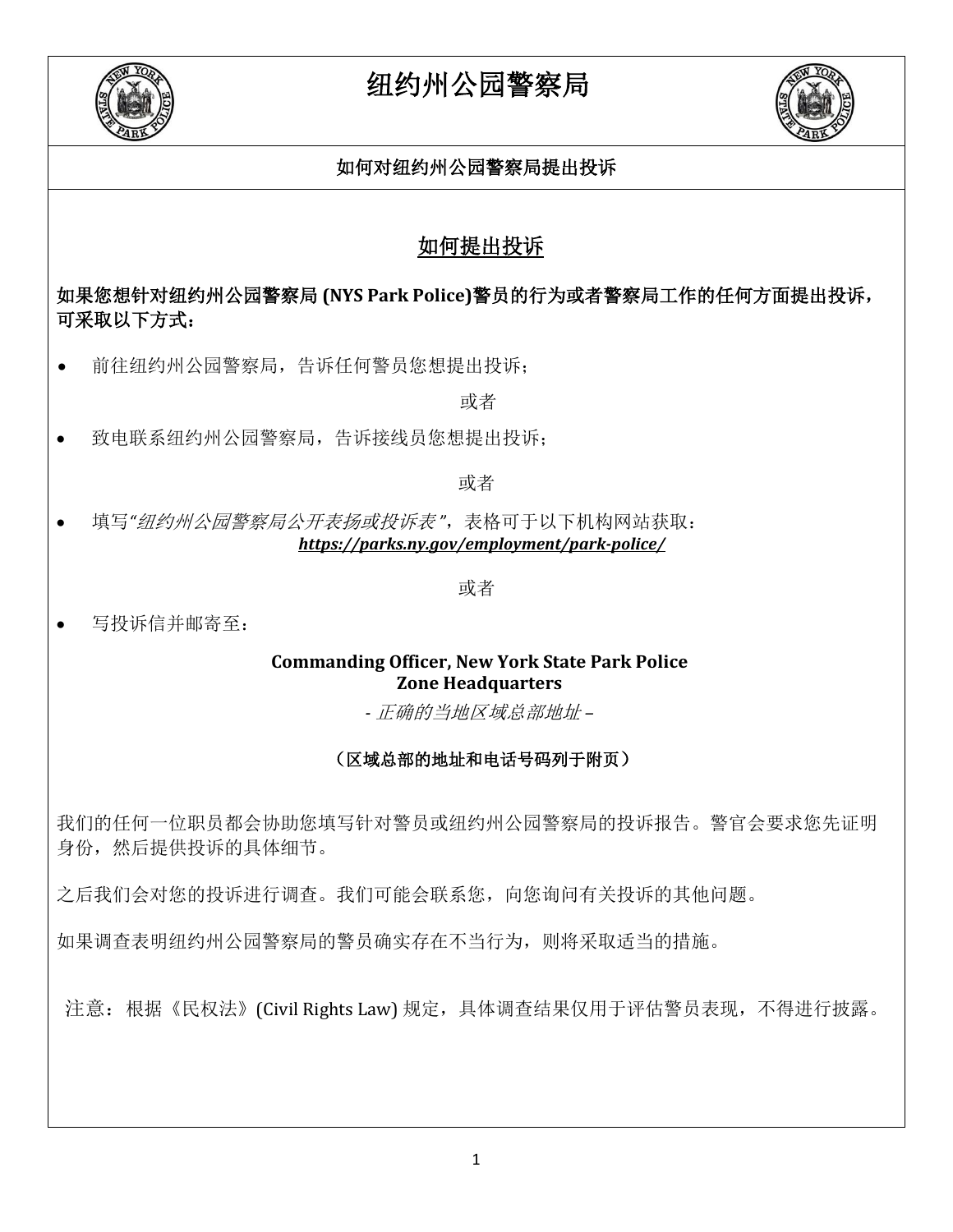

# 纽约州公园警察局



## 地区和区域总部名录

## 西区 西区 医心包的 医多的县

**Allegany 区域总部** Allegany、Cattaraugus、Chautauqua

**Genesee 区域总部** Genesee、Livingston、Monroe、Orleans、Wyoming

NYS Park Police 1 Letchworth State Park Castile, NY 14427-1124 585-658-4692

2373 ASP, Route 1, Suite 3 Salamanca, NY 14779

## **Niagara 区域总部** The Controllering Erie、Niagara

NYS Park Police Allegany State Park

716-354-9111

NYS Park Police Prospect Park PO Box 1132 Niagara Falls, NY 14303-1132 716-278-1777

## 纽约州中部地区 不可以 机务的县

Clark Reservation State Park 6105 East Seneca Turnpike Jamesville, NY 13078 315-492-6422

Taughannock Falls State Park 2221 Taughannock Park Road Trumansburg, NY 14886-1055 607-387-7081

NYS Park Police PO Box 247, 45449 Otter Street Alexandria Bay, NY 13607 315-482-1071

<u>中部区域总部</u><br>NYS Park Police Broome、Chenango、Cortland、Delaware、Herkimer、<br>Madison、Oswego、Oneida、Onondaga、Otsego Madison、Oswego、Oneida、Onondaga、Otsego

五指湖区域总部<br>NYS Park Police Fast Face Reading Strutus Cayuga、Chemung、Ontario、Schuyler、Seneca、<br>Steuben、Tompkins、Tioga、Wayne、Yates Steuben、Tompkins、Tioga、Wayne、Yates

千岛湖区域总部 Clinton、Franklin、Jefferson、Lewis、St. Lawrence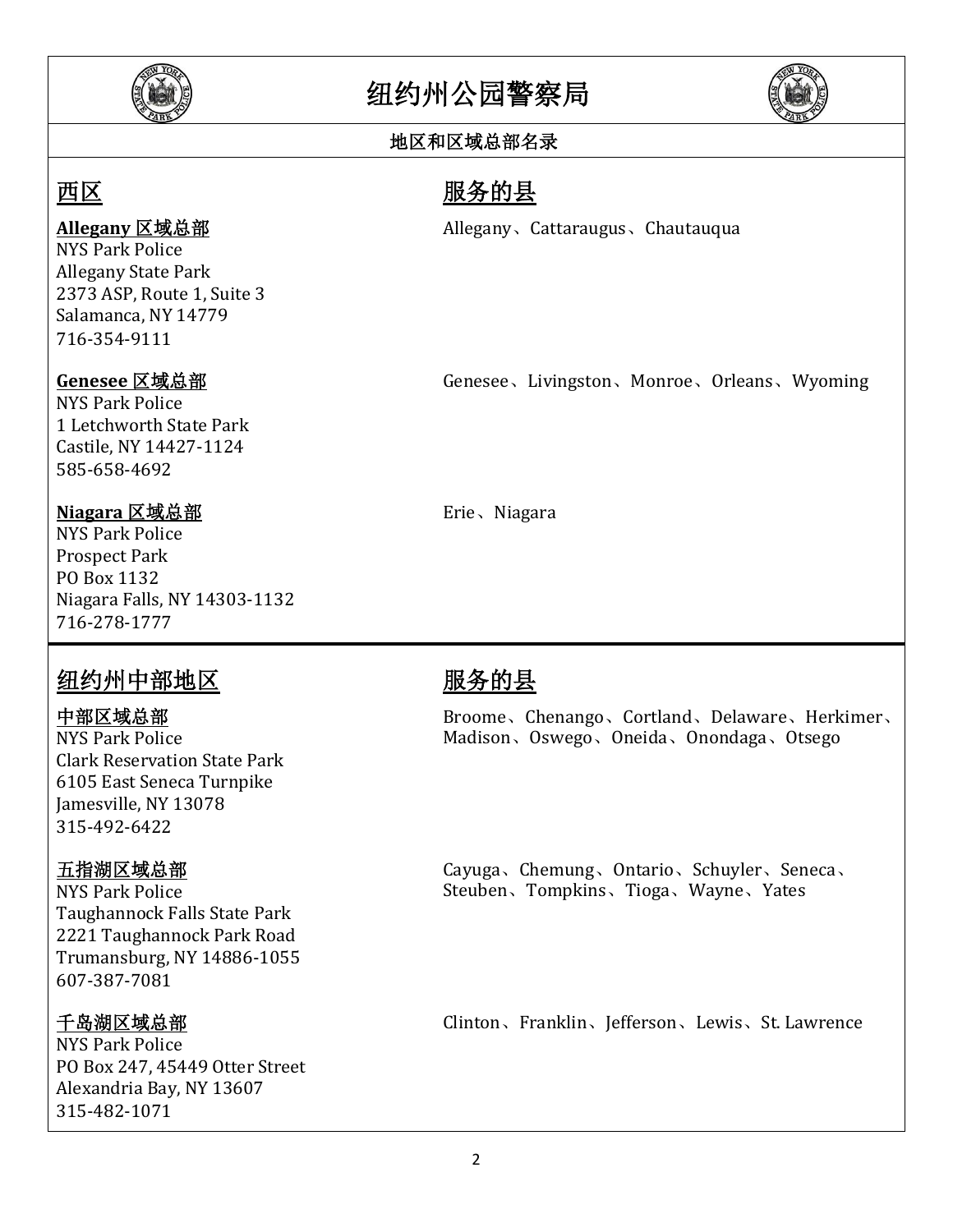

Belmont Lake State Park

Babylon, NY 11702-0247

# 纽约州公园警察局



## 地区和区域总部名录

## 长岛/都会区 **Machang Machain** 服务的县

Nassau、Suffolk

Bronx、Kings、New York、Queens、Richmond

## 纽约市区域总部

631-321-3700

长岛区域总部 NYS Park Police

PO Box 247

NYS Park Police Riverbank State Park 679 Riverside Drive New York, NY 10031 212-694-3620

## <u>哈德逊河谷地区</u> 视频 机电子 机化合成

NYS Park Police Administration/Headquarters 3006 Seven Lakes Drive Bear Mountain, NY 10911-0427 845-786-2781

NYS Park Police

65 South Broadway, Suite 103 Saratoga Springs, NY 12866 518-584-2004

## **Taconic** 区域总部

NYS Park Police<br>PO Box 308, 9 Old Post Road Staatsburg, NY 12580 845-889-8866

**Palisades** 区域总部 **Orange、Rockland、Sullivan、Ulster** 

**Saratoga/首都区域总部 Albany、Fulton、Greene、Montgomery、Rensselaer、** Saratoga、Schenectady、Schoharie、Warren、 Washington

Westchester、Putnam、Duchess、Columbia

## 分局总部

NYS Park Police 625 Broadway, 2nd Floor Albany, NY 12238 518-474-4029